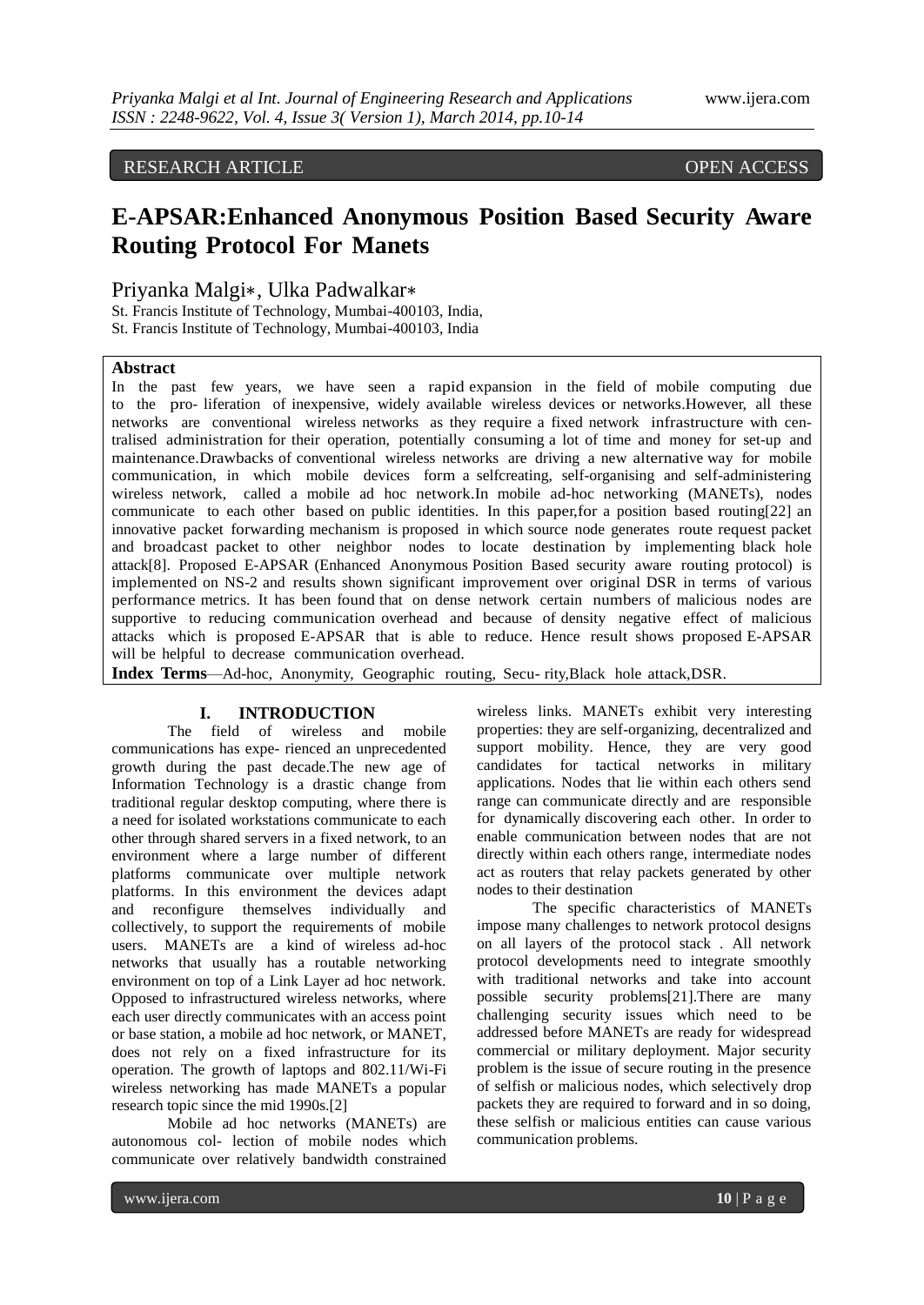#### **A. DSR:Dynamic Source Routing**

The Dynamic Source Routing protocol (DSR) is a simple and efficient routing protocol designed specifically for use in multihop wireless ad hoc networks of mobile nodes. DSR allows the network to be completely self-organizing and selfconfiguring, without the need for any existing network infras- tructure or administration. The protocol is composed of the two mechanisms of Route Discovery and Route Maintenance, which work together to allow nodes to discover and maintain source routes to arbitrary destinations in the ad hoc network [3]



Fig. 1. Examples of different zone partitions

### **B. Black Hole Attack in DSR**

A black hole attack [4] is a kind of denial of service attack where a malicious node can attract all packets by falsely claiming a fresh route to the destination and absorb them without forwarding them to the destination. MANETS are vulnerable to various types of attacks. On the basis of different characteristics the attack on mobile ad hoc network is classified as passive and active attacks. One such active attack is Black hole attack. A black hole is a node that has the characteristics that it always responds with a RREP message to every RREQ, even though it does not really have a legitimate route to the target node. A Black Hole attack [5] [7] is a kind of denial of service where a malicious node can absorb all data packets by fallaciously claiming a new and fresh route to the destination and then drops them without delivering them to the destination. Cooperative Black hole means the malicious nodes act in a group. In black hole attack [6][4], the malicious node waits for the neighbours to initiate a RREQ packet. As the black hole node receives the RREQ packet, it will immediately send a forged RREP packet to the source node advertising itself as having the shortest and optimum route path to the target destination. On receiving of RREP the source node thinks discovery of route process is over, discards other RREP messages from other nodes and choose the path through the malicious node to route the data packets and starts to transmit the data packets over malicious node as shown in figure 2. When the data packets reach the black hole node that malicious node absorbs the entire packet and dropped them instead of

forwarding them to the intended destination which results in denial of communication.



Fig. 2. Black Hole Attack

### **C. Problem Statement**

MANET characteristic possess many security challenges. From literature can conclude that there are certain attacks and found that malicious nodes have harmful effect on net- work.When thinking for remedy on these attacks, Density play important role. Cooperation based network works with coop- eration of participate nodes. As number of nodes is increasing cooperation gets better. Basic characteristic of adhoc network suggest cooperation from participating nodes and DSR works with only cooperation. It has been found that DSR protocol works with source routing mechanism in which source node generates route request packet and broadcast packet to other neighbor nodes to find destination which increases routing overhead and collision in network [8].

# **II. IMPLEMENTATION OF PROPOSED ALGORITHM E-APSAR**

### **A. Implementation**

DSR and Proposed E-APSAR are tested on NS-2 which is a discrete event simulator targeted at networking research. It provides substantial support for simulation of TCP, routing and multicast protocols over wired and wireless networks. It consists of two simulation tools. The network simulator (ns) contains all commonly used IP protocols. The network animator (nam) is use to visualize. Ns-2 fully simulates a layered network from the physical radio transmission channel to highlevel applications. The ns-2 simulator has several features that make it suitable for experimental result.

Ns-2 is an object-oriented simulator written in C++ and OTcl. The simulator supports a class hierarchy in C++ and a similar class hierarchy within the OTcl interpreter. There is a one-to-one correspondence between a class in the interpreted hierarchy and one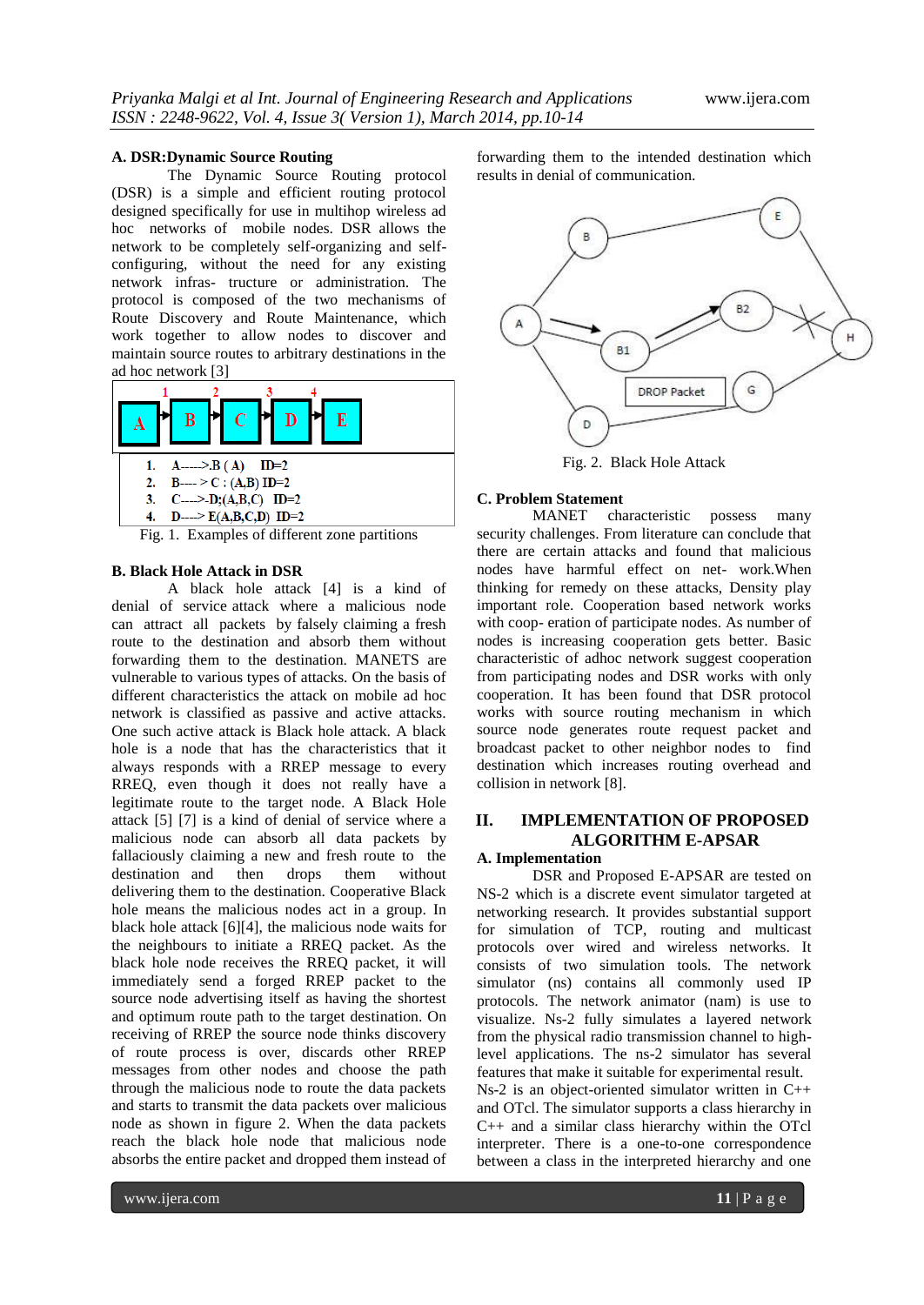in the compile hierarchy. The reason to use two different programming languages is that OTcl is suitable for the programs and configurations that demand frequent and fast change while C++ is suitable for the programs that have high demand in speed. Ns-2 is highly extensible. It not only supports most commonly used IP protocols but also allows the users to extend or implement their own protocols. It also provides powerful trace functionalities, which are very important in our research since various information need to be logged for analysis [9].

### **B. Algorithm for Proposed E-APSAR PROTOCOL**

- 1. Node Initialization:Node environment is created.
- 2. Zone Creation wherein the network area is divided into zones.
- 3. Zone Discovery Process wherein each node discovers its zonal head and exchanges routing related information.
- 4. Read Malicious Nodes information from file.
- 5. Key Generation for transmitting data securely
- 6. Source node starts data transmission to destination
- 7. It selects first neighbor in zone and transmits data securely using encryption to first neighbor
- 8. Check whether current node is malicious or not
- 9. If Malicious then forward all route request and route reply packets and drop data packets else forward route request and route reply as well as data packets.
- 10. The neighbour then forwards packet to next zone till it is received by destination zone.
- 11. Finally the destination node retrieves all data received successfully using decryption.

### **III. EXPERIMENTAL SETUP**

The performance is analyzed against parameters such as mobility, no. of nodes. For the performance analysis of the protocol extensions, DSR network is used as a base reference. The experimental results are being studied under NS-2 Simu- lator. Experiments have been carried out in order to evaluate performance of MANETs under various routing attacks with the effect of density of network.

The aim is to reduce no. of routing request packets. DSR and Proposed E-APSAR are simulated in same settings of parameters and scenarios. Experiments are run on 4 different mobility and also on different no. of nodes. The mobility model is Random Waypoint model of 1000 \* 1000 metres. It has focused more attention on the evaluation of network performance in terms of routing overhead, throughput, and packet delivery ratio and normalized routing load of a mobile adhoc network where a number of nodes and numbers of malicious nodes

both are varying[28]. Following parameters are set for experiments on network simulator ns2.

| <b>TABLE I</b> |  |
|----------------|--|
|                |  |

| SIMULATIONSCENARIOSETUP[?]      |                   |
|---------------------------------|-------------------|
| Parameter                       | Value             |
| Number of Nodes  10,20,30,40,50 |                   |
| Topology                        | Mobile            |
| Mobility model                  | Random Way Point  |
| Simulation Time                 | 1000              |
| <b>Simulation Area</b>          | 1000 x 1000       |
| <b>Routing Protocol</b>         | DSR, AODV         |
| <b>Traffic Model</b>            | Constant Bit Rate |
| Packet Size                     | 1000 Bytes        |
| Interval                        | 1 Sec             |

### **IV. RESULT ANALYSIS OF MOBILITY BASED DSR AND E-APSAR**

• Throughput: Network throughput is the average rate of successful message delivery over a communication channel. This data may be delivered over a physical or logical link, or pass through a certain network node. The throughput is usually measured in bits per second (bit/s or bps), and sometimes in data packets per second or data packets per time slot.



Fig. 3. Mobility Vs Throughput

Figure 3 shows Mobility Vs Throughput in DSR and E- APSAR. It is analyzed that as mobility increases in network throughput is decreasing as speed increases due to breaking of connection between nodes and packets are being discarded in DSR but in E-APSAR throughput is increasing for some specific mobility after that it is also decreasing as breaking of routes and connection between nodes.

• Routing Overhead Nodes often change their location within network. So, some musty routes are generated in the routing table which leads to unnecessary routing overhead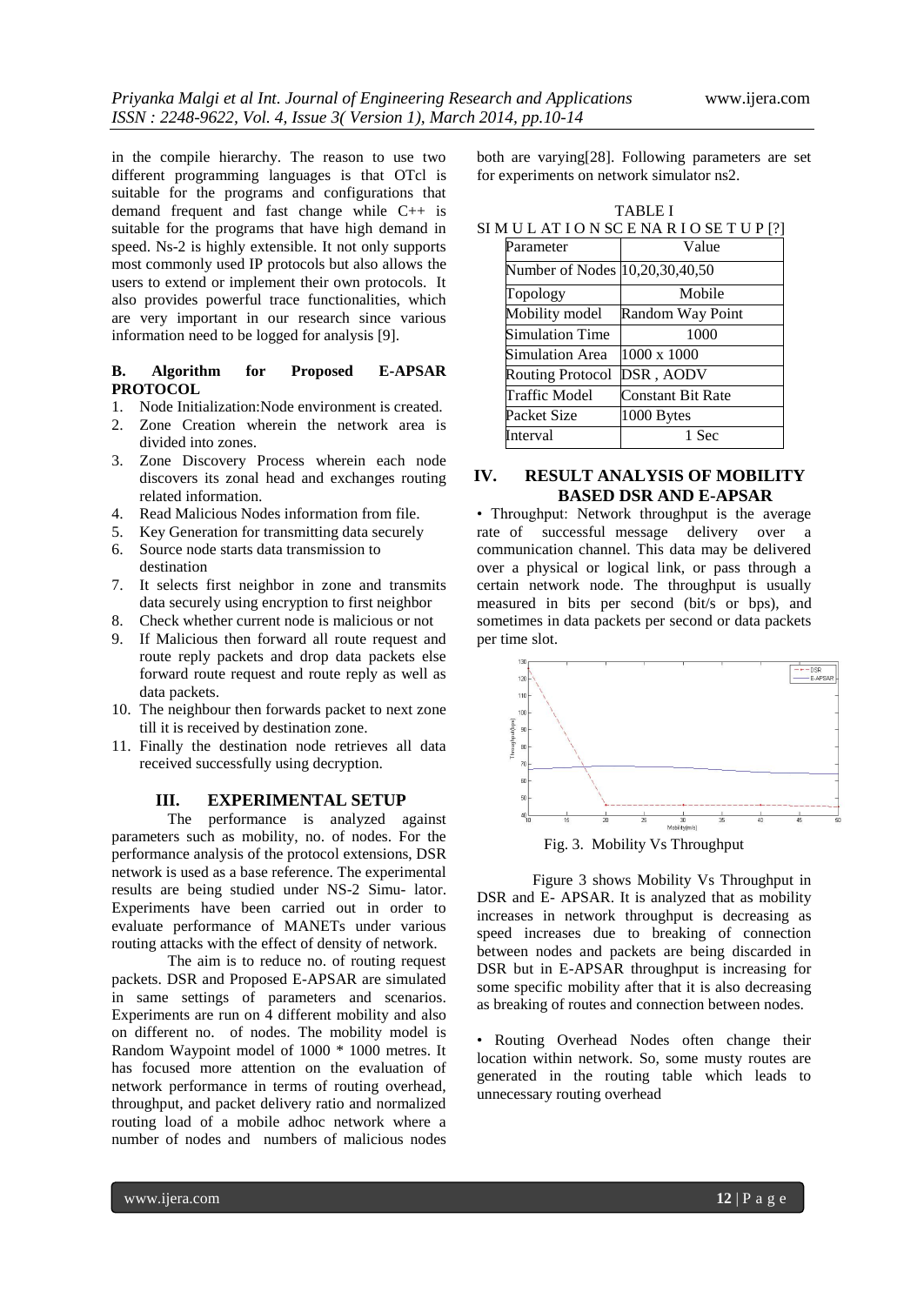

Fig. 4. Mobility Vs Routing Overhead

Figure 4 shows Mobility Vs Routing Overhead in DSR and E-APSAR. The experimental results of dynamic topology where nodes tend to move from one place to another place at different time frame. So links may break and re-route discovery required. It is required to establish lots of connection because of this movement. Line Graph clearly suggests that as mobility increasing in network overall routing overhead will increase.

• Average end-to-end delay of data packets There are possible delays caused by buffering during route discov- ery latency, queuing at the interface queue, retransmission delays at the MAC, and propagation and transfer times. Once the time difference between every CBR packet sent and received was recorded, dividing the total time difference over the total number of CBR packets re- ceived gave the average end-to-end delay for the received packets. This metric describes the packet delivery time: the lower the end-to-end delay the better the application performance



Fig. 5. Mobility Vs E2E Delay

Figure 5 shows Mobility Vs E2E Delay in DSR and E- APSAR. From this, it is analyzed that as mobility increases in network the delay time between deliveries of packets between nodes is also increasing due to more breaking of connection between nodes but as mobility increases highly the delay decreases thus E-APSAR is also acting beneficially as mobility increases to some extent.

Packet Delivery Ratio Packet delivery ratio is defined as the ratio of data packets received by the destinations to those generated by the sources. This performance metric gives us an idea of how well the protocol is performing in terms of packet delivery at different speeds using different mobility.



Fig. 6. Mobility Vs Packet Delivery Ratio

Figure 6 shows Mobility Vs Packet Delivery Ratio in DSR and E-APSAR. It shows the impact of changing the speed, with which nodes move in an ad hoc network, on the packet delivery ratio. In general, packet delivery ratio decreases with increase in average node speed. E-APSAR also shows that packet delivery ratio increases as speed increases s from 5 to

10 but then it continually decreases as mobility increases.

## **V. CONCLUSION AND FUTURE WORK**

The performance of routing protocols in MANET is very much affected by different kind of attacks. The results of simulation show that this attack has high effect on DSR protocol. In black-hole attack case, based on the number of attacker, the throughput is high or low. As the number of malicious nodes increases, the throughput will go on decreasing, because actually data packets are dropped rather than routing packets[28]. Similarly for all four parameters, the performance of E-APSAR is better than baseline DSR protocol.

Future work lies in modifying E-APSAR in an attempt to fight stronger, active attackers as Grey hole and other types of Attacks and selfish behavior of nodes and to be proved by related theoretical and simulation results.

### **REFERENCES**

- [1] Jeroen Hoebeke, Ingrid Moerman, Bart Dhoedt and Piet Demeester," An Overview of Mobile Ad Hoc Networks: Applications and Challenges".
- [2] Priyanka Malgi, D.D. Ambawade," Anonymous Position Based security aware routing protocol", Proc. of ICCT,2013.